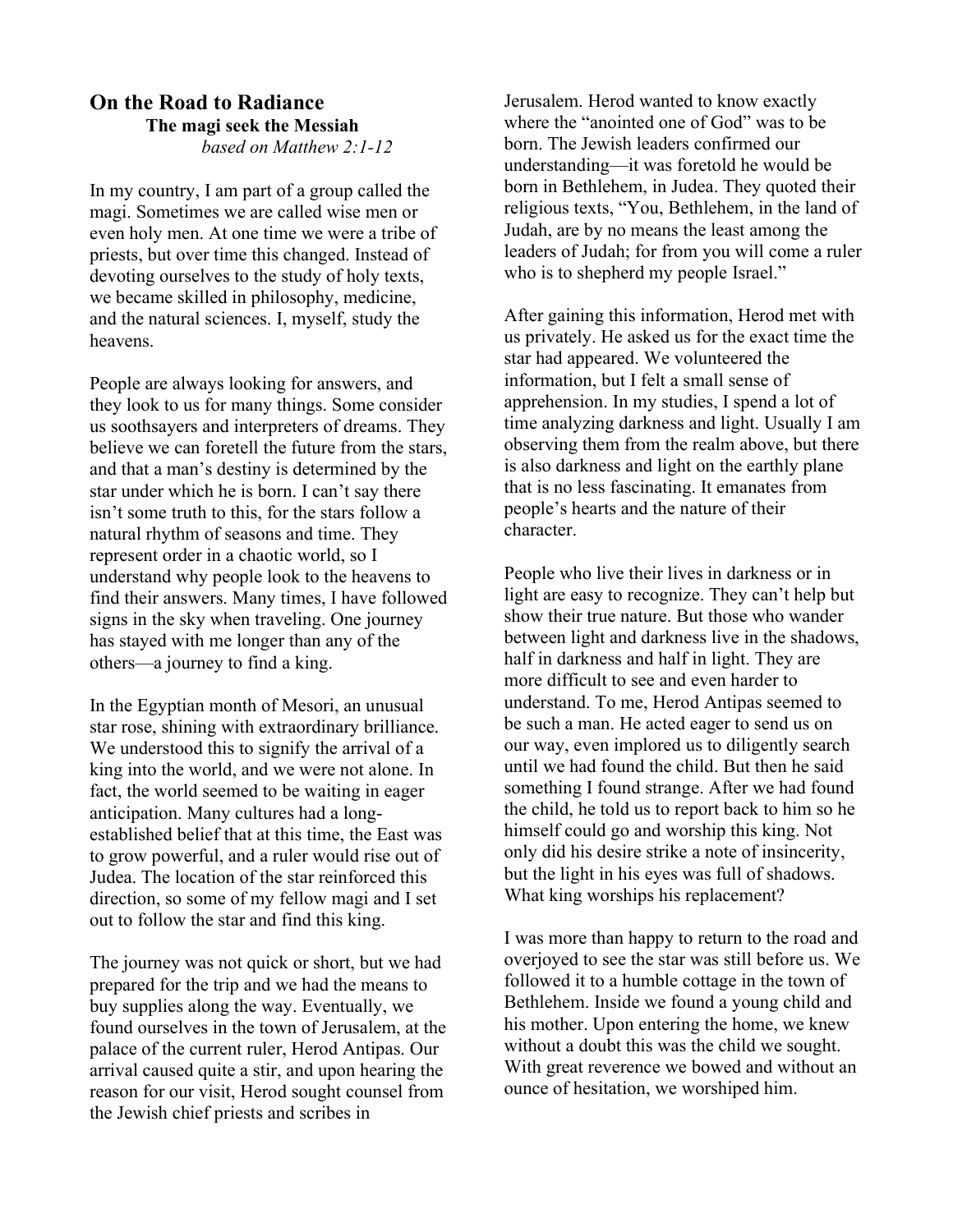Once we had shown our respect, we unpacked the gifts we had brought the tiny king. Our gifts were gold, frankincense, and myrrh, the most valuable gifts our country had to offer. We were touched by the family's awe and delight in receiving them.

Here I saw nothing of what we had left at Herod's palace. No shadows, only warm, glorious light, much like the star we followed. I was filled with wonder.

When we finally left and retired for the evening, I expected to fall into a sound sleep. Instead I had a restless night and woke with the remnants of a dream still with me. I soon discovered that my companions shared a similar dream. In the dream, we were warned not to return to Herod's palace or report on the whereabouts of the child. We were in total agreement that the dream was a warning we would heed. We would make our way home by a different route, giving Herod's palace a wide berth.

The road home gave me time to reflect on everything I had seen. The darkness I had felt in Herod's presence was unnerving and chilling. The light I felt in the presence of the child destined to be a king was luminous and incandescent.

Do you remember before when I told you people are always looking for answers? Over the years, I have learned many things. In my travels, I have seen many more. I always seem to be on one road or another, but no matter what road I'm on, I always follow the light.

==================================

What about you?

## Matthew  $2:1-12$  NIV The Magi Visit the Messiah

2 After Jesus was born in Bethlehem in Judea, during the time of King Herod, Magi<sup>[a]</sup> from the east came to

Jerusalem <sup>2</sup> and asked, "Where is the one who has been born king of the Jews? We saw his star when it rose and have come to worship him."

<sup>3</sup>When King Herod heard this he was disturbed, and all Jerusalem with him. <sup>4</sup>When he had called together all the people's chief priests and teachers of the law, he asked them where the Messiah was to be born.<sup>5</sup> "In Bethlehem in Judea," they replied, "for this is what the prophet has written:

<sup>6</sup> "But you, Bethlehem, in the land of Judah, are by no means least among the rulers of Judah; for out of you will come a ruler who will shepherd my people Israel.'<sup>[b]</sup>" <sup>7</sup>Then Herod called the Magi secretly and found out from them the exact time the star had appeared. <sup>8</sup>He sent them to Bethlehem and said, "Go and search carefully for the child. As soon as you find him, report to me, so that I too may go and worship him."

<sup>9</sup>After they had heard the king, they went on their way, and the star they had seen when it rose went ahead of them until it stopped over the place where the child was.  $10$  When they saw the star, they were overjoyed.  $11$  On coming to the house, they saw the child with his mother Mary, and they bowed down and worshiped him. Then they opened their treasures and presented him with gifts of gold, frankincense and myrrh. <sup>12</sup> And having been warned in a dream not to go back to Herod, they returned to their country by another route.

## On the Road to Radiance.

Isaiah 60:1-6; Psalm 72:1-7, 10-14; Ephesians 3:1-12; Matthew 2:1-12

===============================

We have been on the road to readiness. Then we were invited on to the road to repentance. Repentance puts us on the road to restoration. Next the road to revelation shows us Jesus.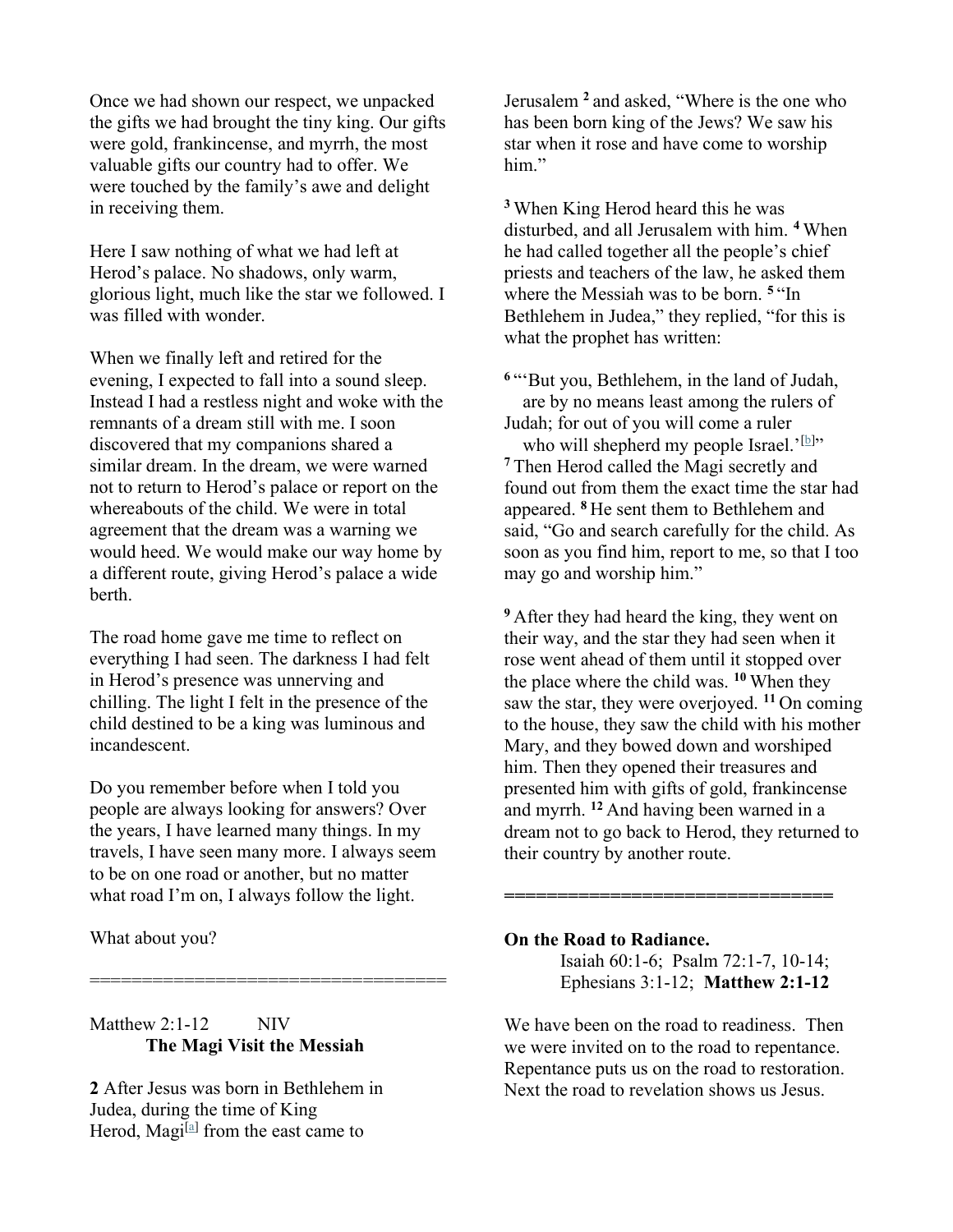Which leads us to the road of rejoicing. Today on the road to radiance we find the warmth, joy, & love that only these roads can lead us to.

I know you have heard this story before. But maybe not quite the way this old sermon tells it. It's titled: "Star Trek: A Narrative." I weave a few of my own thoughts into this story of an old journey on this first Sunday of the New Year. 2020 was quite a year, wasn't it? We and the world had quite a journey and new stories to tell. Anytime we tell a story, it freshens our thinking and reminds us of our own stories. Stories always have an allegorical, symbolic aspect to it. That is to say people or events in the story can be taken to represent people or events in our own life stories.

The Christian life, is most often represented in the Bible, in biblical materials, and in biographies of followers of Jesus, as a journey. It begins with Almighty God planning to cross paths with us, then with our confession of Jesus Christ as our Lord and Saviour, followed by a journey with the King of Kings. This journey and story has many victories, some failures and always challenges. And it ends when we at last meet the Savior and the Father, face to face, in God's heavenly kingdom.

So take this story as an example of your own faith journey. The story of the Magi is our own story. The details are different, of course. But the journey is essentially the same. It is our story because the Magi were the very first Gentiles to whom God revealed his purpose and who, in the end, not only worshipped Jesus, but met him face to face.

The magi was tired, the journey had been long and very hard at times. Despite the companionship that he enjoyed on the way, he had often found himself feeling discouraged. But for all that - tonight was special. His journey was over and he felt a peace and a glow in his heart he had never felt before.

It had all begun months earlier - it seemed like years now - when he had noticed a new star in the heavens, a star that did not belong there. One that had never been there before. At first he thought that he had made a mistake, that the charts that he had relied upon for years were in error. But as night followed upon night he saw that the star moved, that it was changing position against the familiar constellations. Finally, certain of his discovery, and not sure what to make of it, he told another astrologer at the court about what he had found.

Events followed fairly quickly then. At first anyway. After his discovery was confirmed by his friend, all the astrologers and soothsayers gathered to observe the star and to discuss what it meant. After a few days of intense debate, days in which astrological charts were cast in the dozens, and clerks scurried back and forth with complicated calculations, after an incredible amount of work and confusion, it was decided that the star signaled the birth of a new king. In fact of a great king. And this king had been born, or was about to be born, in a land somewhere to the west of them.

For another few weeks various attempts were made to discover what king had been born in the western lands or what Queen was expecting a child. But normally kings don't appreciate the news that a great king is about to be born. They usually immediately feel threatened. So the astrologers were cautions about sharing their discovery with their country's ruler.

And, because there was no news to be had from those far lands - and because their leader still expected advice every day; and couples still wanted charts drawn up when their children were born; and because business also was very good among the merchants who wished to know the best time to buy and sell their goods; because of all these things, very soon most of the wise men in the land forgot about the new star & the excitement caused by its appearance.

But there were a few who could not forget. A few magi continued to discuss the star long after the news of its appearance had faded from the minds of the rest. It seemed to one magi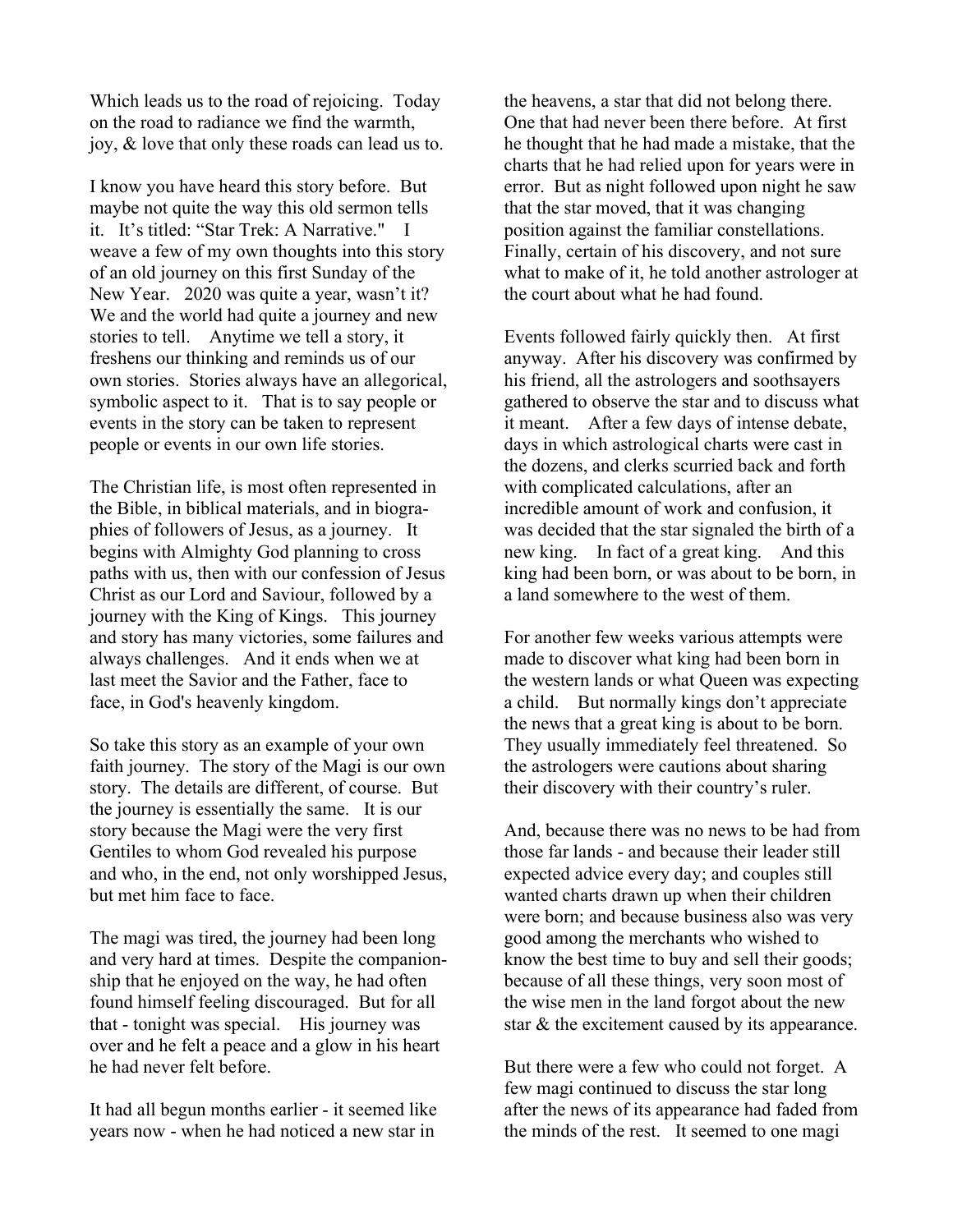and two of his companions that the star was a sign of tremendous significance. Never had they heard of a new star appearing. And never had they seen a star move in the heavens.

Together they discussed how the star must be a sign from the gods that something very important was happening. And everyone had agreed, the king the star announced was no ordinary king. The star was such a powerful sign, that one magi finally resolved to set forth and to find the king who lay beneath it. He knew that his life would be incomplete if he did not meet the king the star pointed to.

His two friends, who were equally excited by the star and in awe of the power it pointed to, agreed to go with him on his trip. So it was that one night, leaving behind all that they held dear and knew so well, they set forth. They had travelled a long way since then, a long way, and often the way had been difficult. Often there had been delays and uncertainties. Often there had been danger and confusion.

There were times when he and his friends could not move onward. The sky would be obscured by clouds and they could not be sure if they were heading in the right direction. So they would set up camp wherever they found themselves and wait. Just like Israel in their wilderness journey.

Always when he had to wait he lost some of his confidence. He was never sure if, when the clouds parted once again, that the star would still be in the sky. Perhaps it would disappear from view as suddenly as it had appeared. Maybe he was chasing a ghost star, a star with no real significance, a star with no real existence. Perhaps he was a fool on a fool's errand. At other times when the star shone brightly and the three of them could move onward, their progress was impeded by terrain that even people travelling by day would have had trouble with. A leg of their journey that local residents told them would only take a day would take three. And the easy paths that other travelers told them about, never seemed to be as easy as they expected.

It seemed at times that there had never been a easy night for them: always there was some anxiety or other to disturb them - even on the most level paths. Sometimes, in fact, those paths worried him the most, for others might be roaming, others with evil on their minds, others ready to kill or steal from passing strangers.

But the worst thing, the thing that made the journey the hardest, was the comments of others. Most of the people they met on their way could not understand why they were following a star. They thought they were crazy to travel by such an obscure light, crazy to have left behind the safety of their own land, the security of their jobs in their own ruler's court.

People would ask him and his friends why they had not stayed at home with the other wise men. They would suggest, without actually saying so, that perhaps they were not as wise as those others who had seen the star, but not followed it. "So, a king has been born" they would say. "This happens often. What is so special about this king that you would undertake this journey? What possible difference can it make to you?" they were often asked.

When he or one of the others replied that this king had a special star, a kind of star never seen before, people would laugh and say that life was too good to go off chasing after a king that no one had ever seen, let alone heard about.

Even the other astrologers they consulted along the way thought that he and his friends were being foolish. "What difference can it make to you", they would ask? "Right now you could be making a handsome profit casting charts for businessmen or telling your nation's generals when to make war and when to make peace. Instead here you are wandering, looking for someone or something that may not exist."

And so the days and the weeks passed. They pressed onward, but often they wondered if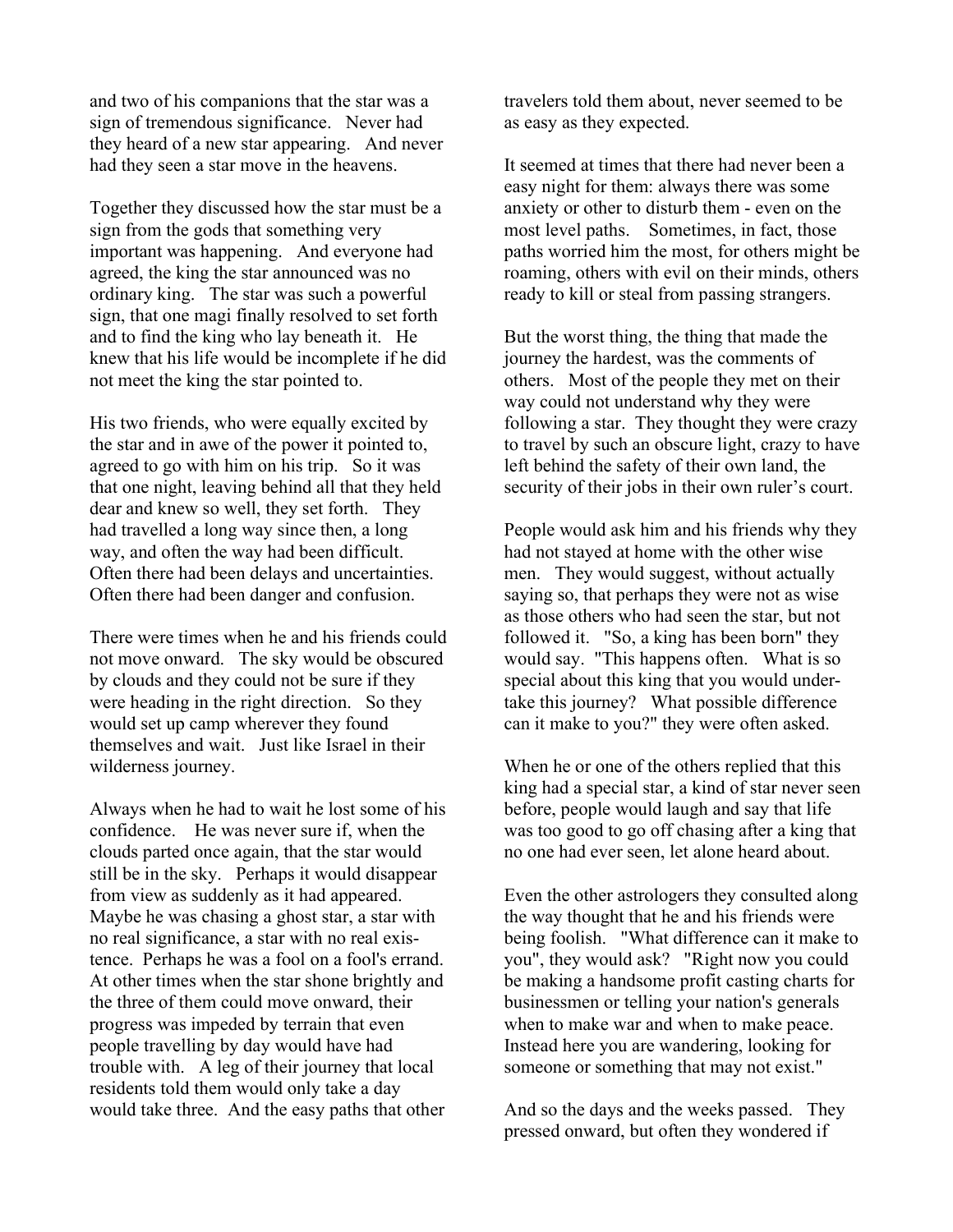anything would come of it, and always, even on those marvelous days when they had no doubts of their own, they had to contend with the doubts of others.

There had been days, when resting by the roadside in their camp, or casting charts in a village square to earn money to pay for their food and lodging, he had been tempted to give up his quest. He would feel comfortable, money would be jingling in his purse, his belly would be full, and he would think about the hazards of their journey and how good he felt to do what everyone else did. And he would forget the new king for a while.

But then night would come and he and his companions would look up and they would see the star, and it would seem to outshine the others in the sky. They realized again just how special it was, and how important the new king had to be. So they would once again mount their camels and set forth to find him.

Yes, he was very tired, the journey had been long and very hard at times. But tonight was special. He had at last arrived at the place the star had led him to. The country he and the others were in that night was not a very important one. It lay under Roman rule. And it was primitive and backward.

But they had heard rumors that a king was supposed to be born in it. When they had gone to the capital city and asked about that king, the man who governed the nation had told them to go and check in a town called Bethlehem. Earlier that night they had left the city and the star had shone brightly from the direction that Herod had indicated. They followed it, until they had entered the village of Bethlehem, and when they had arrived there it seemed to him that the star was, for the very first time, directly above the king's head. And that it shone in a special way upon one house.

He had dismounted and with the other two had entered the house and saw an infant child in his mother's arms. For a moment he doubted that

he had found the great king. For though the star shone through the chimney hole so that its light seemed to rest upon the child's face, everything else seemed to be all wrong.

There was no sign of royal wealth in the house. There were no expensive oils to sooth the skin. No costly furs or linens upon the sleeping pads to bring easy sleep to the baby. There were no servants running around. There was nothing in fact to indicate that the babe was anything but the child of a poor peasant, of a man, who by the few tools and pieces of wood stacked in a corner, seemed to be a carpenter.

Yet - there was a feeling in the room, a feeling that seemed to radiate from the mother, father and the child. The star light seemed to cast a halo around them. So he had explained to them why he was there with the others. In return the mother had told them of a dream she had, a dream in which her Creator God had told her she would bear a child to rule his people and to bring light to the gentiles.

Then her husband told them why the baby was special. He told them that when the king had been born, shepherds had seen angels and come to the stable were the baby had been born and worshipped the child. And Joseph told of the other events that occurred with this baby, like Mary's song, Zechariah's story, and Simeon and Anna.

And then the magi had looked again at the child, and at his parents. He thought about the light she had mentioned, and how the star had brought him to this very place. And a feeling of joy overcame him, a feeling that he saw had overcome his friends. He saw and felt the radiance of the Almighty.

Then, without a word or a look to each other, the magi had knelt, and paid homage to the new king. They had prayed that God his father would bless him in all his days, and make him greater even than the star that had led them to him. Then they had given the child those